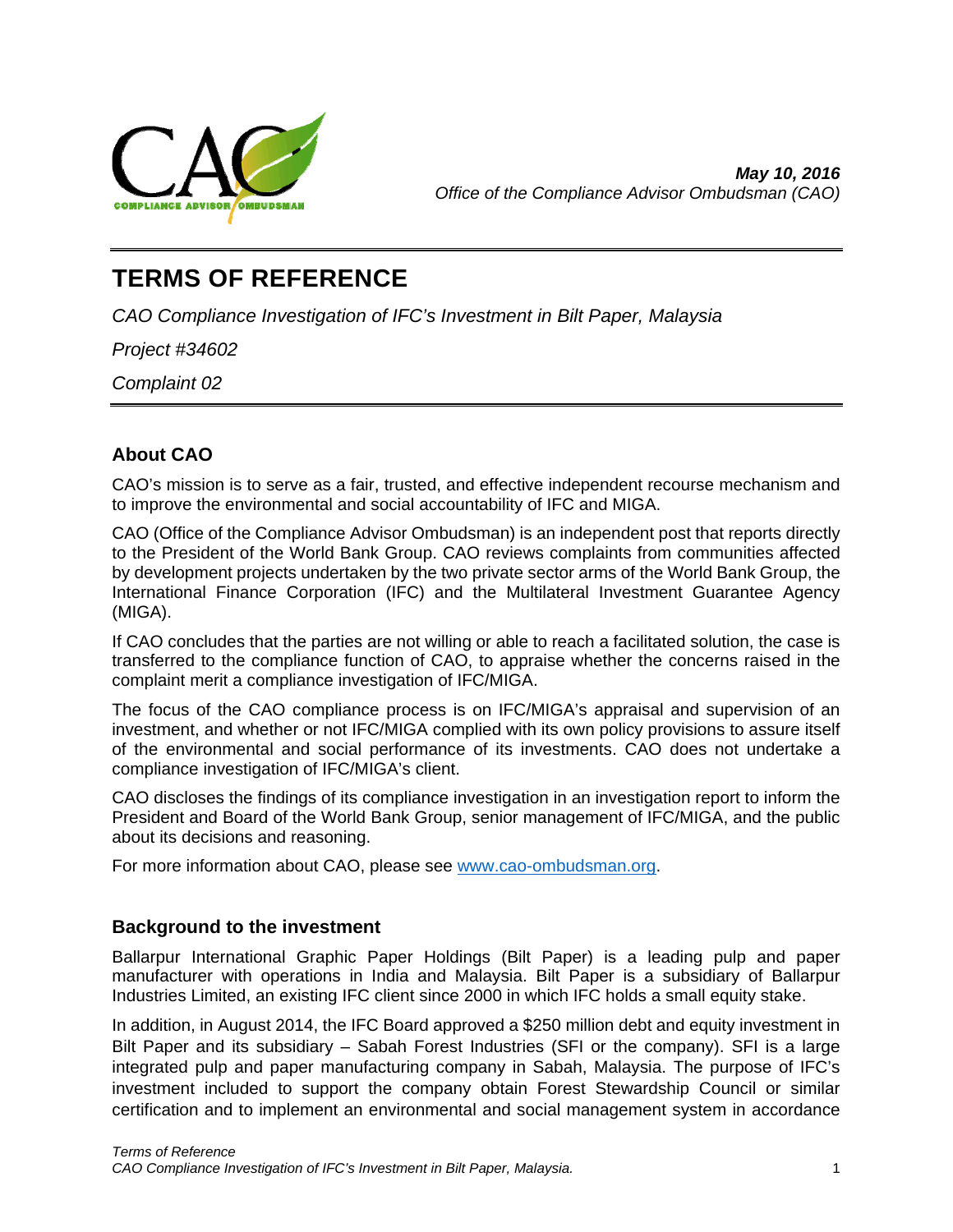with IFC Performance Standards (PS). IFC purchased the Bilt Paper equity in October 2014, but the loan to SFI was not disbursed. In September 2015, Bilt Paper announced that it had agreed to sell its stake in SFI. At the time of writing the sale was pending completion.

## **The complaint**

In June 2015, CAO received a complaint in relation to SFI. The complaint was lodged by Building and Woodworkers International (BWI) union on behalf of the Sabah Timber Industry Employees Union (STIEU), a BWI affiliate in Sabah, Malaysia. The complainants allege that the company has persistently hindered workers' efforts to unionize in breach of ILO and IFC standards. The company has indicated that it supports the rights of workers to unionize. However, the company has challenged the legality of STIEU on the basis that it does not meet the requirements of Malaysian law.

In January 2016, CAO released a compliance appraisal in relation to the complaints, and decided to conduct a compliance investigation of IFC's E&S performance in relation to the project.

#### **Scope of the compliance investigation**

The focus of CAO's compliance investigation is on IFC, and how IFC assured itself of the environmental and social performance of its investment at appraisal and during supervision.

The approach to the compliance investigation is described in the CAO Operational Guidelines (March 2013), and states that the working definition of compliance investigations adopted by CAO is as follows:

*An investigation is a systematic, documented verification process of objectively obtaining and evaluating evidence to determine whether environmental and social activities, conditions, management systems, or related information are in conformance with the compliance investigation criteria.* 

As set out in CAO's appraisal report, CAO will conduct a compliance investigation of IFC's investment in the client in relation to the issues raised in the complaint.

The compliance investigation will consider whether IFC's investment in the client was appraised, structured and supervised in accordance with applicable IFC policies, procedures and standards. It will also consider whether IFC's Policy and Performance Standards on Environmental and Social Sustainability and Policy on Disclosure of Information as applied to this project provide an adequate level of protection.

In the context of IFC's E&S policies, Performance Standards and procedures, CAO's specific questions in relation to the investment include:

- 1. Whether IFC's pre-investment review of the issues was commensurate to risk, particularly in relation to union issues?
- 2. Whether IFC responded adequately to freedom of association issues identified in the client's Labor and Working Conditions Audit?
- 3. Whether IFC's supervision of the project was sufficient to assess the status of project's compliance with the requirements of the Performance Standards, specifically as it relates to freedom of association issues?